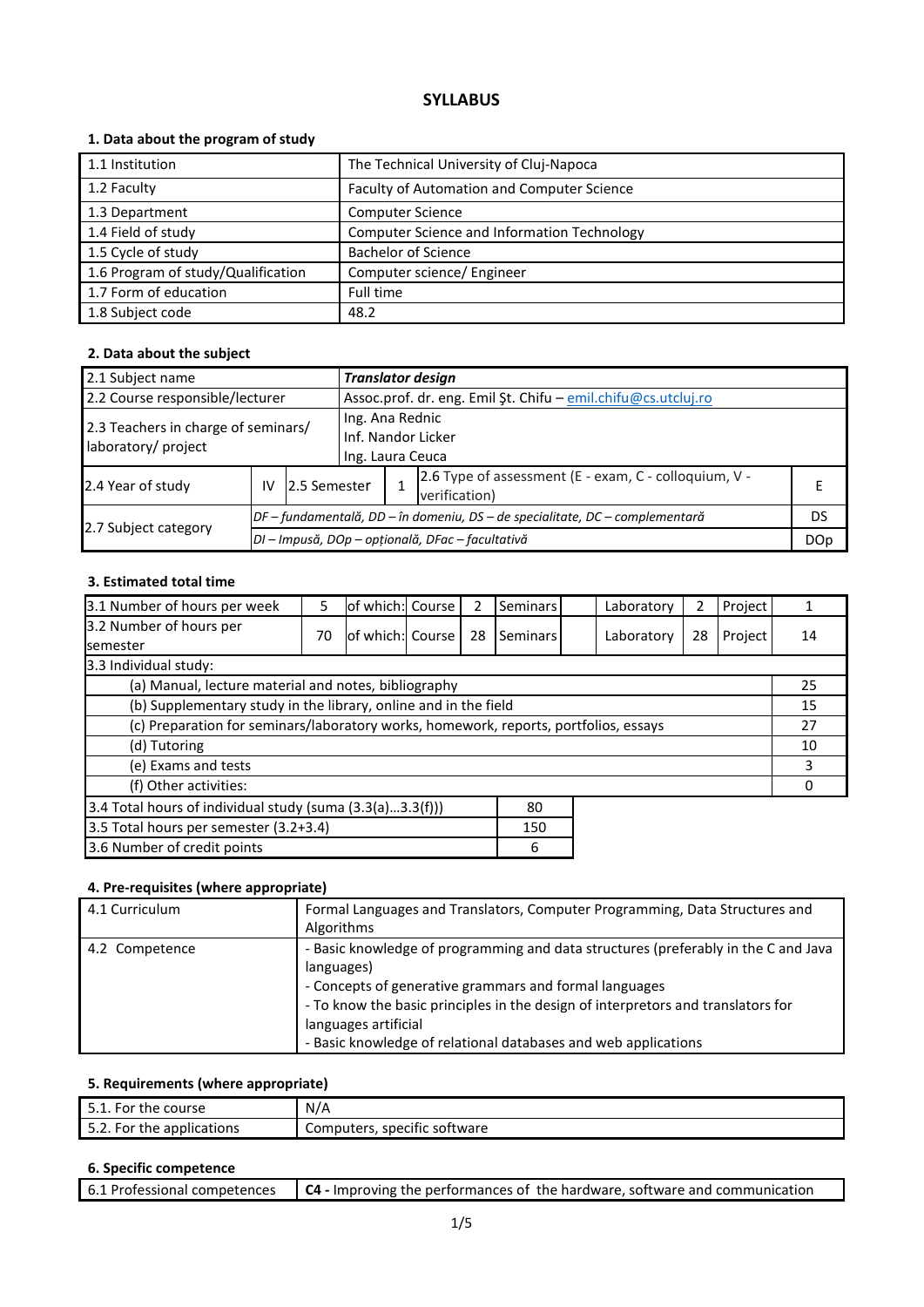|                       | systems (2 credits)                                                                                               |
|-----------------------|-------------------------------------------------------------------------------------------------------------------|
|                       | C4.1 - Identifying and describing the defining elements of the performances of the                                |
|                       | hardware, software and communication systems                                                                      |
|                       | C4.2 - Explaining the interaction of the factors that determine the performances of                               |
|                       | the hardware, software and communication systems                                                                  |
|                       | C4.3 - Applying the fundamental methods and principles for increasing the                                         |
|                       | performances of the hardware, software and communication systems                                                  |
|                       | C4.4 - Choosing the criteria and evaluation methods of the performances of the                                    |
|                       | hardware, software and communication systems                                                                      |
|                       | C4.5 - Developing professional solutions for hardware, software<br>and                                            |
|                       | communication systems based on performance optimization                                                           |
|                       | C5 - Designing, managing the lifetime cycle, integrating and ensuring the integrity of                            |
|                       | hardware, software and communication systems (2 credits)                                                          |
|                       | C5.1 - Specifying the relevant criteria regarding the lifetime cycle, quality, security                           |
|                       | and the computing system's interaction with the environment and the human                                         |
|                       | operator                                                                                                          |
|                       | C5.2 - Using interdisciplinary knowledge for adapting the computing system to the                                 |
|                       | specific requirements of the application field                                                                    |
|                       | C5.3 - Using fundamental principles and methods for ensuring the security, the safety                             |
|                       | and ease of exploitation of the computing systems                                                                 |
|                       | C5.4 - Proper utilization of the quality, safety and security standards in the field of<br>information processing |
|                       | C5.5 - Creating a project including the problem's identification and analysis, its design                         |
|                       | and development, also proving an understanding of the basic quality requirements                                  |
|                       | C6 - Designing intelligent systems (1 credit)                                                                     |
|                       | C6.1 - Describing the components of intelligent systems                                                           |
|                       | C6.2 - Using domain-specific tools for explaining and understanding the functioning                               |
|                       | of intelligent systems                                                                                            |
|                       | C6.3 - Applying the fundamental methods and principles                                                            |
|                       | for specifying solutions for typical problems using intelligent systems                                           |
|                       | C6.4 - Choosing the criteria and evaluation methods for the quality, performances and                             |
|                       | limitations of intelligent systems                                                                                |
|                       | C6.5 - Developing and implementing professional projects for intelligent systems                                  |
| 6.2 Cross competences | N/A                                                                                                               |

# **7. Discipline objective (as results from the** *key competences gained***)**

| 7.1 General objective   | $\bullet$ | To know the phases of programming language translators: lexical analysis,<br>syntactic analysis, and code generation. |  |  |  |
|-------------------------|-----------|-----------------------------------------------------------------------------------------------------------------------|--|--|--|
|                         | $\bullet$ | To master the basic and some advanced concepts of Natural Language<br>Processing.                                     |  |  |  |
| 7.2 Specific objectives | $\bullet$ | To know the classes of languages for which efficient translators and                                                  |  |  |  |
|                         |           | interpreters can be implemented.                                                                                      |  |  |  |
|                         | ٠         | To know the rules for processing typical statements for interpreters.                                                 |  |  |  |
|                         | ٠         | By using the Prolog language, to build DCG parsers for natural language.                                              |  |  |  |
|                         | $\bullet$ | By using the NLTK toolkit, to build semantic interpreters for natural language.                                       |  |  |  |
|                         | ٠         | To do liveness analysis for programming languages.                                                                    |  |  |  |

# **8. Contents**

| 8.1 Lectures                                                      | Hours | Teaching methods             | <b>Notes</b> |
|-------------------------------------------------------------------|-------|------------------------------|--------------|
| Descriptive tools: extended Backus-Naur form.                     |       | Online:                      |              |
| Regular grammars and finite automata: finite automata, state      |       | - Online on the Teams        |              |
| diagrams and regular expressions.                                 | 2     | platform<br>- The main ideas |              |
| Context-free grammars and pushdown auromata: examples.            |       | presented on slides          |              |
| Lexical analysis: modules and interfaces (decomposition of the    |       | - Details and examples       |              |
| grammar, lexical analyzer interface), construction of the lexical |       | at the blackboard            |              |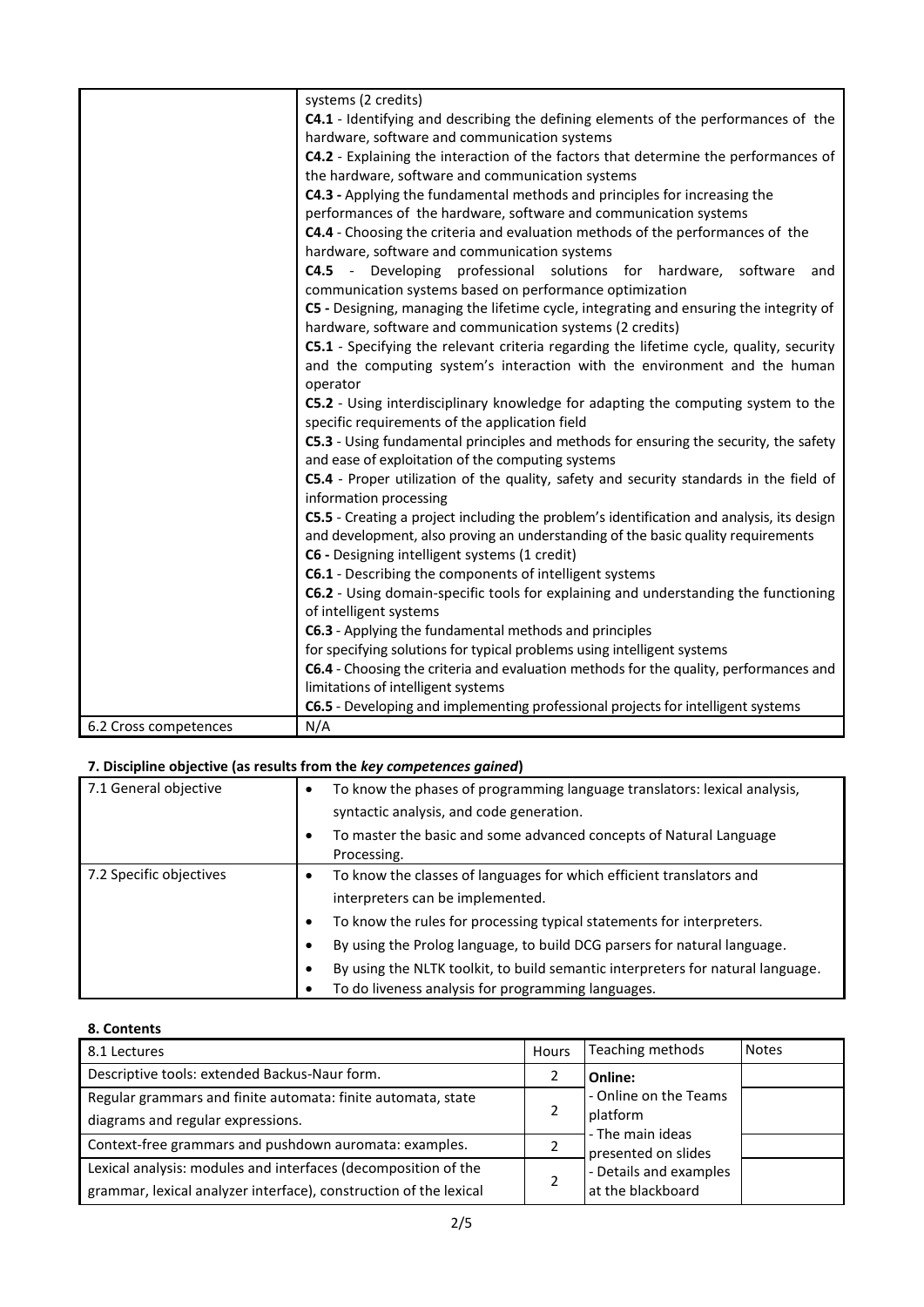| analyzer (state diagrams, reserved words method).                                                             |                                  | (whiteboard), with                      |                                                                                  |              |
|---------------------------------------------------------------------------------------------------------------|----------------------------------|-----------------------------------------|----------------------------------------------------------------------------------|--------------|
| LL parsers: the LL(1) parsing algorithm for extended BNF grammars.                                            | $\overline{2}$                   | video, in interaction                   |                                                                                  |              |
| LL parsers: computation of FIRST and FOLLOW sets.                                                             | $\overline{2}$                   | with the students<br>- There are online |                                                                                  |              |
| LL parsers: examples of recursive-descent applications.                                                       | $\overline{2}$                   | consultation hours                      |                                                                                  |              |
| Theoretical results concerning the $LL(k)$ and $LR(k)$ grammars.                                              |                                  | $\overline{2}$                          | - Students are invited                                                           |              |
| LR parsers: LR(0) states, SLR(1) grammars.                                                                    |                                  | $\overline{2}$                          | to collaborate in                                                                |              |
| LR parsers: LALR(1) grammars.                                                                                 |                                  | $\overline{2}$                          | research projects                                                                |              |
| LR parsers: the LALR(1) algorithm.                                                                            |                                  | $\overline{2}$                          | Onsite:<br>- The main ideas with                                                 |              |
| LR parsers: shift-reduce transitions, chain production elimination.                                           |                                  | $\overline{2}$                          | multimedia                                                                       |              |
| LR parsers: LR table compression.                                                                             |                                  | $\overline{2}$                          | techniques                                                                       |              |
|                                                                                                               |                                  |                                         | - Details and examples                                                           |              |
|                                                                                                               |                                  |                                         | at the blackboard, in<br>interaction with the                                    |              |
|                                                                                                               |                                  |                                         | students                                                                         |              |
| Basic concepts of attribute grammars.                                                                         |                                  | $\overline{2}$                          | - There are                                                                      |              |
|                                                                                                               |                                  |                                         | consultation hours                                                               |              |
|                                                                                                               |                                  |                                         | - Students are invited                                                           |              |
|                                                                                                               |                                  |                                         | to collaborate in                                                                |              |
| Bibliography                                                                                                  |                                  |                                         | research projects                                                                |              |
| W.M. Waite and G. Goos, Compiler Construction, Springer-Verlag, 1984.<br>1.                                   |                                  |                                         |                                                                                  |              |
| I.A. Leția and E.Șt. Chifu, Limbaje formale și translatoare, Ed. Casa cărții de știință, 1998.                |                                  |                                         |                                                                                  |              |
| 2.                                                                                                            |                                  |                                         |                                                                                  |              |
| A.V. Aho, R. Sethi, and J.D. Ullman, Compilers: Principles, Techniques and Tools, Addison-Wesley, 1986.<br>3. | Hours                            | Teaching methods                        |                                                                                  | <b>Notes</b> |
| 8.2 Applications - Seminars/Laboratory/Project<br>Laboratory                                                  |                                  |                                         |                                                                                  |              |
| Building recursive-descent parsers from extended BNF                                                          |                                  |                                         |                                                                                  |              |
| grammars.                                                                                                     | $\overline{2}$                   |                                         |                                                                                  |              |
| Recursive-descent (RD) applications: expression                                                               |                                  |                                         |                                                                                  |              |
| evaluator.                                                                                                    | 2                                |                                         |                                                                                  |              |
| Definite clause grammars (DCGs) for parsing natural                                                           |                                  |                                         |                                                                                  |              |
| language.                                                                                                     | $\overline{2}$                   |                                         |                                                                                  |              |
| DCG: building parse trees and checking agreement.                                                             | $\overline{2}$                   | Online:                                 |                                                                                  |              |
| DCG: dealing with natural language ambiguity.                                                                 |                                  |                                         | Online on the Teams platform                                                     |              |
| Checking agreement in the Romanian language.                                                                  | $\overline{2}$                   |                                         | Brief presentation at the blackboard                                             |              |
| DCG: machine translation.                                                                                     | $\overline{2}$                   |                                         | (whiteboard), with video (the teacher),<br>implementing and testing examples and |              |
| The NLTK toolkit: semantic analysis of natural                                                                |                                  |                                         | exercises on the students' computers                                             |              |
| language with Lambda calculus.                                                                                | $\overline{2}$                   | Onsite:                                 |                                                                                  |              |
| NLTK: subcategorization frames.                                                                               | $\overline{2}$                   |                                         | Brief presentation at the blackboard (the                                        |              |
| NLTK: using the FrameNet lexical resourse, semantic                                                           |                                  |                                         | teacher), implementing and testing                                               |              |
| role labeling (SRL).                                                                                          | $\overline{2}$                   |                                         | examples and exercises on the computer                                           |              |
| Using pre-trained language models: HuggingFace                                                                |                                  | (the students)                          |                                                                                  |              |
| transformers.                                                                                                 | $\overline{2}$                   |                                         |                                                                                  |              |
| HuggingFace transformers: summarization.                                                                      | $\overline{2}$                   |                                         |                                                                                  |              |
| HuggingFace transformers: machine translation.                                                                | $\overline{2}$                   |                                         |                                                                                  |              |
| HuggingFace transformers: feature extraction.                                                                 | $\overline{2}$                   |                                         |                                                                                  |              |
| HuggingFace transformers: question answering.                                                                 | $\overline{2}$                   |                                         |                                                                                  |              |
|                                                                                                               |                                  |                                         |                                                                                  |              |
|                                                                                                               |                                  |                                         |                                                                                  |              |
| Project                                                                                                       |                                  |                                         |                                                                                  |              |
| Lowering operators.                                                                                           | $\overline{2}$                   | Online:                                 |                                                                                  |              |
| Lowering control flow.<br>Constant propagation.                                                               | $\overline{2}$<br>$\overline{2}$ |                                         | Online on the Teams platform<br>Brief presentation at the blackboard             |              |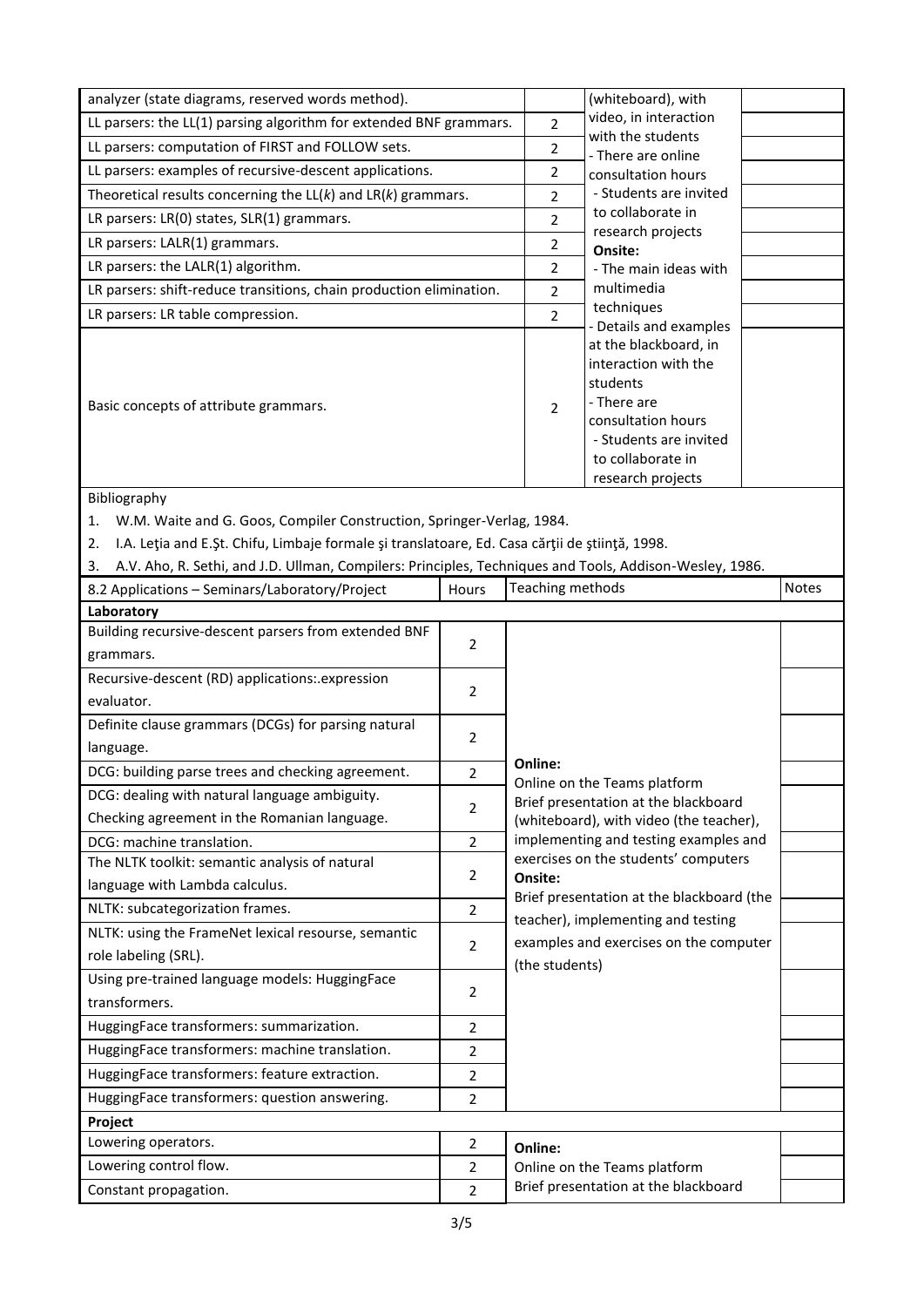| Inlining.              | (whiteboard), with video (the teacher),                                                                                                     |  |
|------------------------|---------------------------------------------------------------------------------------------------------------------------------------------|--|
| Record types.          | implementing and testing examples and                                                                                                       |  |
| Specialisation.        | exercises on the students' computers<br>Onsite:                                                                                             |  |
| Dead-code elimination. | Brief presentation at the blackboard (the<br>teacher), implementing and testing<br>examples and exercises on the computer<br>(the students) |  |
| <b>Bibliography</b>    |                                                                                                                                             |  |

Bibliography

1. I.A. Leţia, D. Marcu, B. Ungureanu, Procesoare de limbaje. Îndrumător de laborator, Universitatea Tehnică din Cluj-Napoca, 1995.

# **9. Bridging course contents with the expectations of the representatives of the community, professional associations and employers in the field**

It is a specialty course in Computer Science, its syllabus being both classical and modern. It teaches the students with the principles of efficient design and implementation of interpreters and translators for artificial languages. The syllabus of the course has been discussed with other important universities and companies from Romania, Europe, and USA. This syllabus has been evaluated by Romanian governmental agencies (CNEAA and ARAIS).

## **10. Evaluation**

| Activity type                    | Assessment criteria                                | Assessment methods                                                                                                                                                                                                                                                                                                                                                                                                                                                                                                                                                                                                                        | Weight in the |
|----------------------------------|----------------------------------------------------|-------------------------------------------------------------------------------------------------------------------------------------------------------------------------------------------------------------------------------------------------------------------------------------------------------------------------------------------------------------------------------------------------------------------------------------------------------------------------------------------------------------------------------------------------------------------------------------------------------------------------------------------|---------------|
|                                  |                                                    |                                                                                                                                                                                                                                                                                                                                                                                                                                                                                                                                                                                                                                           | final grade   |
| Lectures                         | - Problem-solving skills<br>- Attendance, Activity | Online:<br>- Gradual evaluation during the online lectures, based<br>on a dialog with the students during the lectures<br>- There is an online consultation hour meeting before<br>the exam, during which bonuses for the final exam are<br>granted<br>- The final exam is oral, as an online meeting on the<br>Teams platform<br>Onsite:<br>- Gradual evaluation during the lectures, based on a<br>dialog with the students and their activity at the<br>blackboard during the lectures<br>- There are consultation hours before the exam, during<br>which bonuses for the final exam are granted<br>- The final exam is a written exam | 44%           |
| Laboratory                       | - Problem-solving skills                           | Lab works:                                                                                                                                                                                                                                                                                                                                                                                                                                                                                                                                                                                                                                |               |
| Project                          | - Attendance, Activity                             | Online:<br>- Gradual evaluation of the activity of students, at<br>each lab meeting<br>- Bonuses for the final exam are granted<br>Onsite:                                                                                                                                                                                                                                                                                                                                                                                                                                                                                                | 35%           |
| Minimum standard of performance: |                                                    | - Gradual evaluation of the activity of students, at<br>each lab meeting<br>- Bonuses for the final exam are granted<br><b>Project lab meetings:</b><br>Online:<br>- Gradual evaluation of the activity of students, at<br>each project lab meeting<br>Onsite:<br>- Gradual evaluation of the activity of students, at<br>each project lab meeting                                                                                                                                                                                                                                                                                        | 21%           |
|                                  |                                                    | Madelling tunical engineering problems using the demain specific formal appeatus                                                                                                                                                                                                                                                                                                                                                                                                                                                                                                                                                          |               |

Modelling typical engineering problems using the domain specific formal apparatus.

Grade calculus: 35% lab + 21% project + 44% final exam